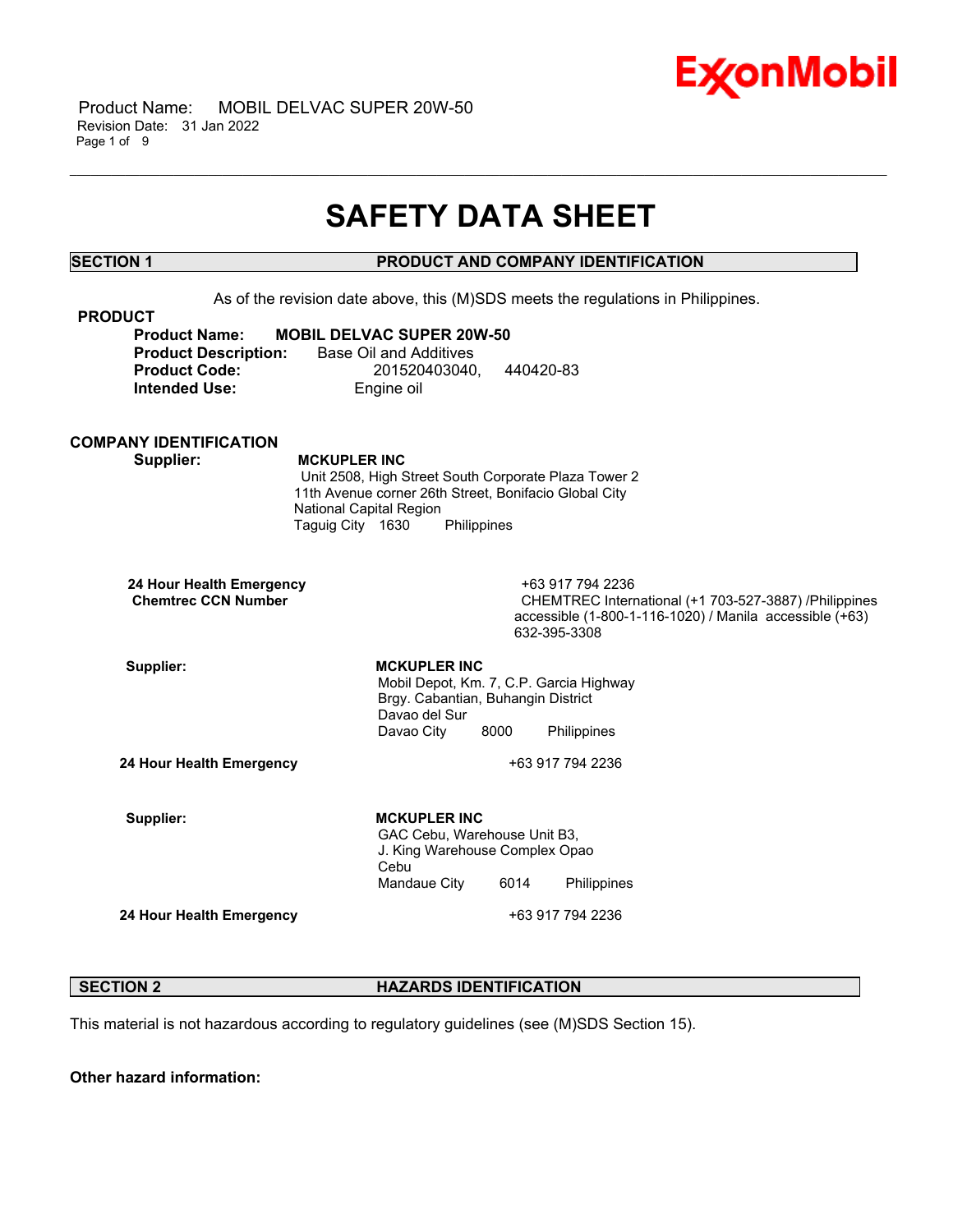

 Product Name: MOBIL DELVAC SUPER 20W-50 Revision Date: 31 Jan 2022 Page 2 of 9

#### **PHYSICAL / CHEMICAL HAZARDS**

No significant hazards.

#### **HEALTH HAZARDS**

High-pressure injection under skin may cause serious damage. Excessive exposure may result in eye, skin, or respiratory irritation.

\_\_\_\_\_\_\_\_\_\_\_\_\_\_\_\_\_\_\_\_\_\_\_\_\_\_\_\_\_\_\_\_\_\_\_\_\_\_\_\_\_\_\_\_\_\_\_\_\_\_\_\_\_\_\_\_\_\_\_\_\_\_\_\_\_\_\_\_\_\_\_\_\_\_\_\_\_\_\_\_\_\_\_\_\_\_\_\_\_\_\_\_\_\_\_\_\_\_\_\_\_\_\_\_\_\_\_\_\_\_\_\_\_\_\_\_\_\_

#### **ENVIRONMENTAL HAZARDS**

No significant hazards.

**NOTE:** This material should not be used for any other purpose than the intended use in Section 1 without expert advice. Health studies have shown that chemical exposure may cause potential human health risks which may vary from person to person.

# **SECTION 3 COMPOSITION / INFORMATION ON INGREDIENTS**

This material is defined as a mixture.

#### **Hazardous Substance(s) or Complex Substance(s) required for disclosure**

| <b>Name</b>                            | CAS#        | Concentration* | <b>GHS Hazard Codes</b> |
|----------------------------------------|-------------|----------------|-------------------------|
| <b>ZINC ALKYL</b><br>_ DITHIOPHOSPHATE | 113706-15-3 | $- < 1\%$      | H303, H315, H318, H401, |
|                                        |             |                | H411                    |

\* All concentrations are percent by weight unless material is a gas. Gas concentrations are in percent by volume.

# **SECTION 4 FIRST AID MEASURES**

#### **INHALATION**

Remove from further exposure. For those providing assistance, avoid exposure to yourself or others. Use adequate respiratory protection. If respiratory irritation, dizziness, nausea, or unconsciousness occurs, seek immediate medical assistance. If breathing has stopped, assist ventilation with a mechanical device or use mouth-to-mouth resuscitation.

# **SKIN CONTACT**

Wash contact areas with soap and water. If product is injected into or under the skin, or into any part of the body, regardless of the appearance of the wound or its size, the individual should be evaluated immediately by a physician as a surgical emergency. Even though initial symptoms from high pressure injection may be minimal or absent, early surgical treatment within the first few hours may significantly reduce the ultimate extent of injury.

# **EYE CONTACT**

Flush thoroughly with water. If irritation occurs, get medical assistance.

### **INGESTION**

First aid is normally not required. Seek medical attention if discomfort occurs.

### **NOTE TO PHYSICIAN**

None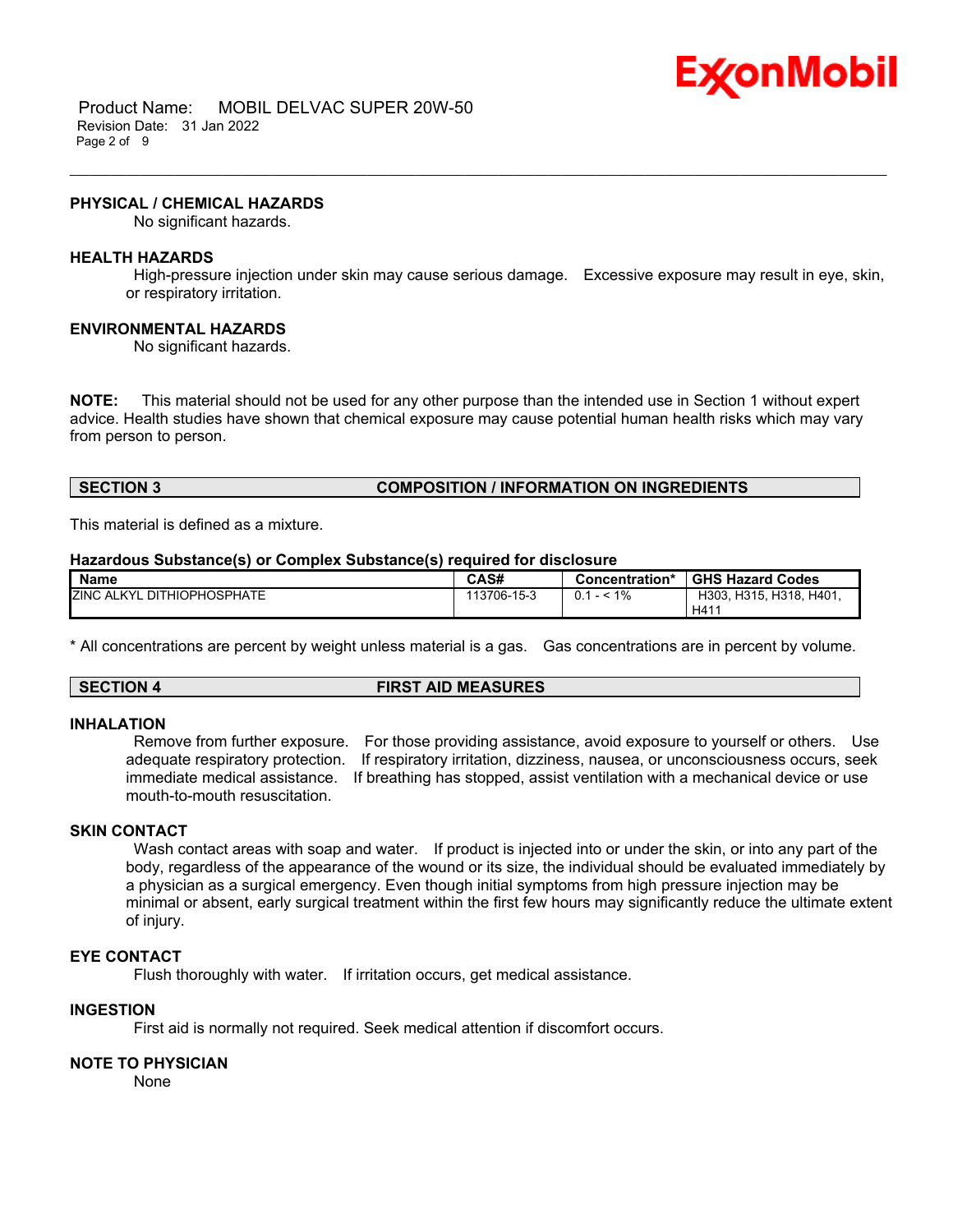

 Product Name: MOBIL DELVAC SUPER 20W-50 Revision Date: 31 Jan 2022 Page 3 of 9

### **SECTION 5 FIRE FIGHTING MEASURES**

\_\_\_\_\_\_\_\_\_\_\_\_\_\_\_\_\_\_\_\_\_\_\_\_\_\_\_\_\_\_\_\_\_\_\_\_\_\_\_\_\_\_\_\_\_\_\_\_\_\_\_\_\_\_\_\_\_\_\_\_\_\_\_\_\_\_\_\_\_\_\_\_\_\_\_\_\_\_\_\_\_\_\_\_\_\_\_\_\_\_\_\_\_\_\_\_\_\_\_\_\_\_\_\_\_\_\_\_\_\_\_\_\_\_\_\_\_\_

#### **EXTINGUISHING MEDIA**

**Appropriate Extinguishing Media:** Use water fog, foam, dry chemical or carbon dioxide (CO2) to extinguish flames.

**Inappropriate Extinguishing Media:** Straight Streams of Water

#### **FIRE FIGHTING**

**Fire Fighting Instructions:** Evacuate area. Prevent runoff from fire control or dilution from entering streams, sewers, or drinking water supply. Firefighters should use standard protective equipment and in enclosed spaces, self-contained breathing apparatus (SCBA). Use water spray to cool fire exposed surfaces and to protect personnel.

**Hazardous Combustion Products:** Aldehydes, Incomplete combustion products, Oxides of carbon, Smoke, Fume, Sulfur oxides

#### **FLAMMABILITY PROPERTIES**

**Flash Point [Method]:** 241°C (466°F) [ASTM D-92] **Flammable Limits (Approximate volume % in air):** LEL: 0.9 UEL: 7.0 **Autoignition Temperature:** N/D

**SECTION 6 ACCIDENTAL RELEASE MEASURES**

# **NOTIFICATION PROCEDURES**

In the event of a spill or accidental release, notify relevant authorities in accordance with all applicable regulations.

#### **PROTECTIVE MEASURES**

Avoid contact with spilled material. See Section 5 for fire fighting information. See the Hazard Identification Section for Significant Hazards. See Section 4 for First Aid Advice. See Section 8 for advice on the minimum requirements for personal protective equipment. Additional protective measures may be necessary, depending on the specific circumstances and/or the expert judgment of the emergency responders.

For emergency responders: Respiratory protection: respiratory protection will be necessary only in special cases, e.g., formation of mists. Half-face or full-face respirator with filter(s) for dust/organic vapor or Self Contained Breathing Apparatus (SCBA) can be used depending on the size of spill and potential level of exposure. If the exposure cannot be completely characterized or an oxygen deficient atmosphere is possible or anticipated, SCBA is recommended. Work gloves that are resistant to hydrocarbons are recommended. Gloves made of polyvinyl acetate (PVA) are not water-resistant and are not suitable for emergency use. Chemical goggles are recommended if splashes or contact with eyes is possible. Small spills: normal antistatic work clothes are usually adequate. Large spills: full body suit of chemical resistant, antistatic material is recommended.

# **SPILL MANAGEMENT**

**Land Spill:** Stop leak if you can do it without risk. Recover by pumping or with suitable absorbent.

**Water Spill:** Stop leak if you can do it without risk. Confine the spill immediately with booms. Warn other shipping. Remove from the surface by skimming or with suitable absorbents. Seek the advice of a specialist before using dispersants.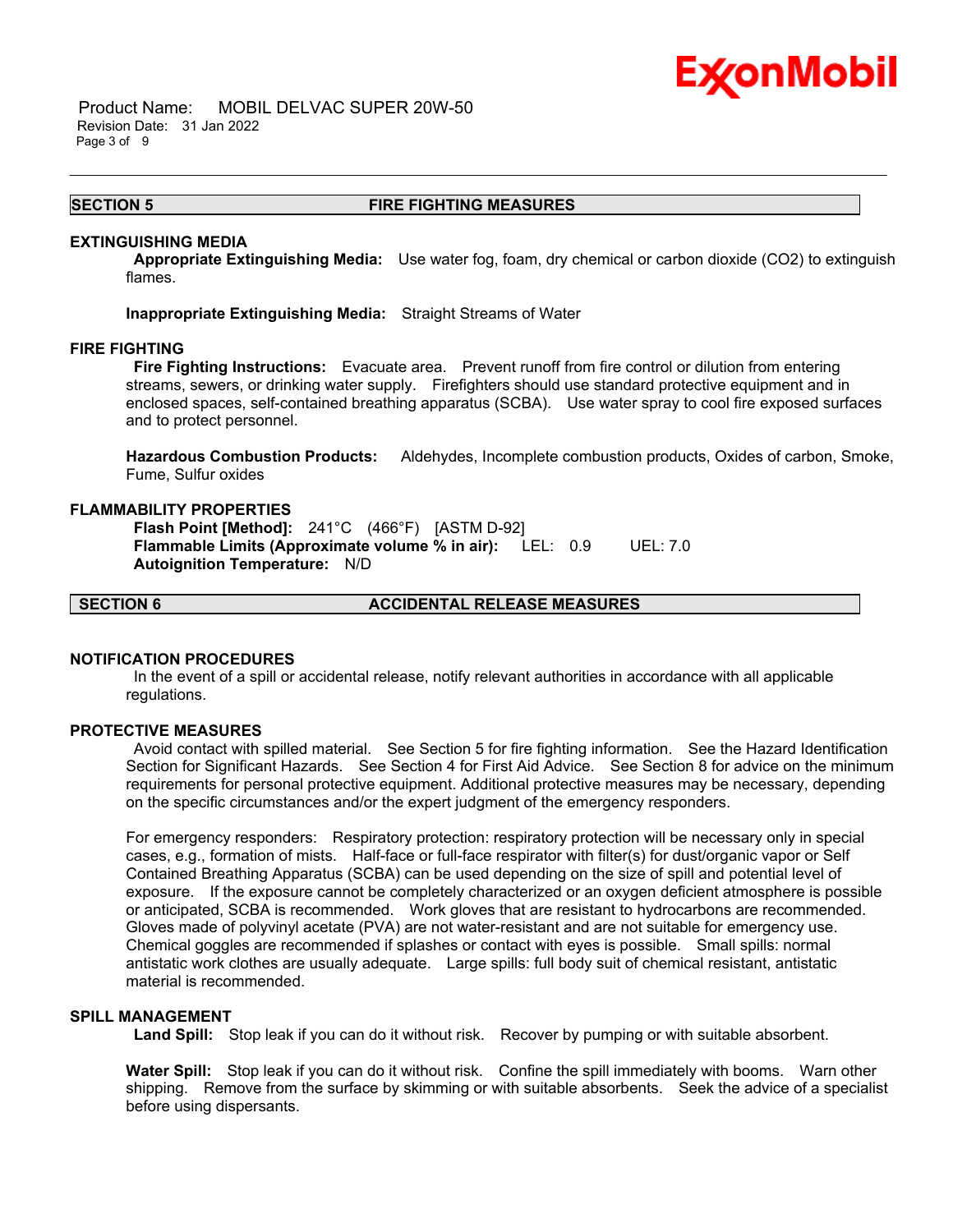

 Product Name: MOBIL DELVAC SUPER 20W-50 Revision Date: 31 Jan 2022 Page 4 of 9

> Water spill and land spill recommendations are based on the most likely spill scenario for this material; however, geographic conditions, wind, temperature, (and in the case of a water spill) wave and current direction and speed may greatly influence the appropriate action to be taken. For this reason, local experts should be consulted. Note: Local regulations may prescribe or limit action to be taken.

\_\_\_\_\_\_\_\_\_\_\_\_\_\_\_\_\_\_\_\_\_\_\_\_\_\_\_\_\_\_\_\_\_\_\_\_\_\_\_\_\_\_\_\_\_\_\_\_\_\_\_\_\_\_\_\_\_\_\_\_\_\_\_\_\_\_\_\_\_\_\_\_\_\_\_\_\_\_\_\_\_\_\_\_\_\_\_\_\_\_\_\_\_\_\_\_\_\_\_\_\_\_\_\_\_\_\_\_\_\_\_\_\_\_\_\_\_\_

#### **ENVIRONMENTAL PRECAUTIONS**

Large Spills: Dike far ahead of liquid spill for later recovery and disposal. Prevent entry into waterways, sewers, basements or confined areas.

**SECTION 7 HANDLING AND STORAGE**

#### **HANDLING**

Avoid contact with used product. Prevent small spills and leakage to avoid slip hazard. Material can accumulate static charges which may cause an electrical spark (ignition source). When the material is handled in bulk, an electrical spark could ignite any flammable vapors from liquids or residues that may be present (e.g., during switch-loading operations). Use proper bonding and/or ground procedures. However, bonding and grounds may not eliminate the hazard from static accumulation. Consult local applicable standards for guidance. Additional references include American Petroleum Institute 2003 (Protection Against Ignitions Arising out of Static, Lightning and Stray Currents) or National Fire Protection Agency 77 (Recommended Practice on Static Electricity) or CENELEC CLC/TR 50404 (Electrostatics - Code of practice for the avoidance of hazards due to static electricity).

**Static Accumulator:** This material is a static accumulator.

#### **STORAGE**

The type of container used to store the material may affect static accumulation and dissipation. Do not store in open or unlabelled containers.

# **SECTION 8 EXPOSURE CONTROLS / PERSONAL PROTECTION**

**Exposure limits/standards for materials that can be formed when handling this product:** When mists/aerosols can occur the following is recommended:  $5 \text{ mg/m}^3$  - ACGIH TLV (inhalable fraction).

NOTE: Limits/standards shown for guidance only. Follow applicable regulations.

# **ENGINEERING CONTROLS**

The level of protection and types of controls necessary will vary depending upon potential exposure conditions. Control measures to consider:

No special requirements under ordinary conditions of use and with adequate ventilation.

# **PERSONAL PROTECTION**

Personal protective equipment selections vary based on potential exposure conditions such as applications, handling practices, concentration and ventilation. Information on the selection of protective equipment for use with this material, as provided below, is based upon intended, normal usage.

**Respiratory Protection:** If engineering controls do not maintain airborne contaminant concentrations at a level which is adequate to protect worker health, an approved respirator may be appropriate. Respirator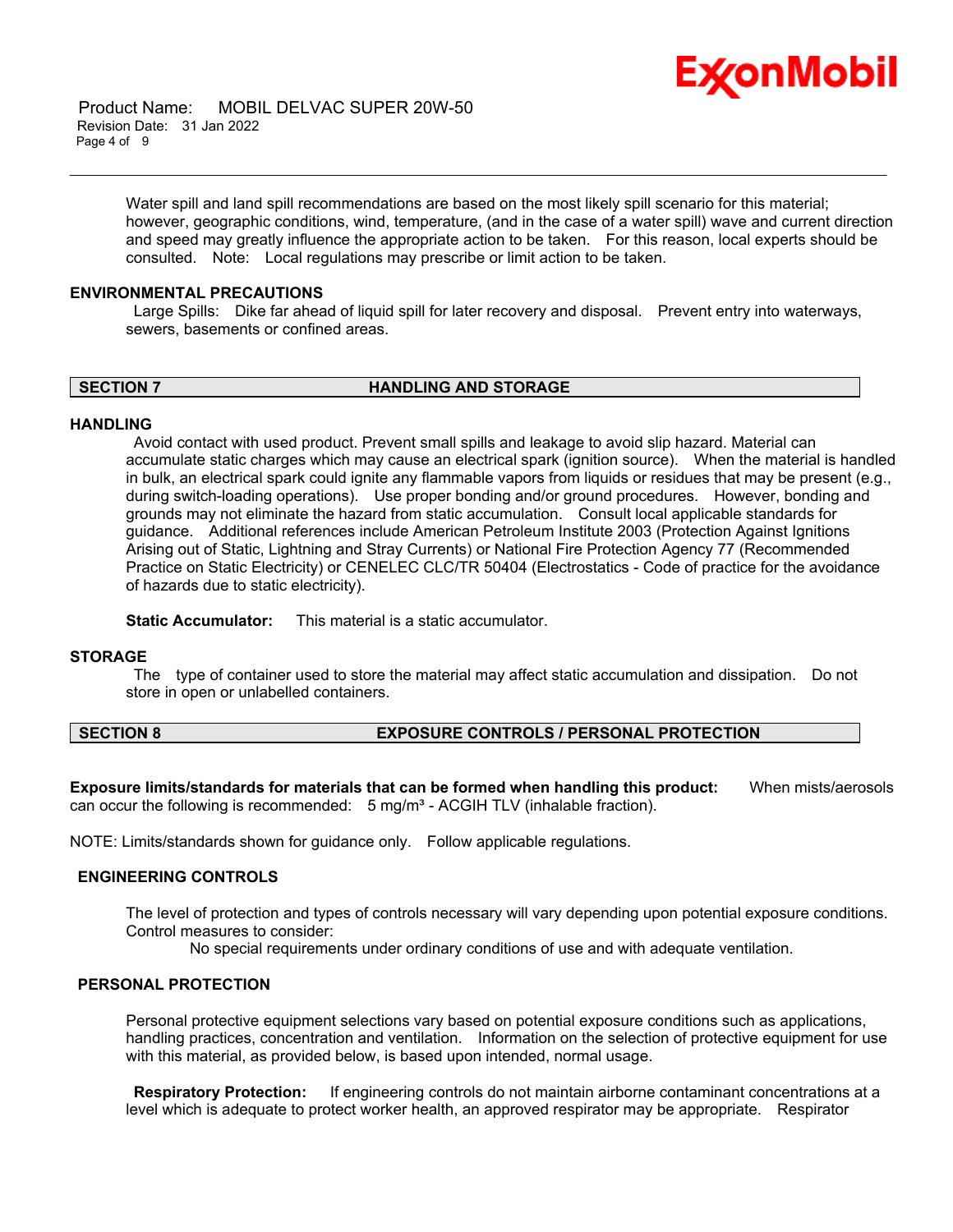

selection, use, and maintenance must be in accordance with regulatory requirements, if applicable. Types of respirators to be considered for this material include:

\_\_\_\_\_\_\_\_\_\_\_\_\_\_\_\_\_\_\_\_\_\_\_\_\_\_\_\_\_\_\_\_\_\_\_\_\_\_\_\_\_\_\_\_\_\_\_\_\_\_\_\_\_\_\_\_\_\_\_\_\_\_\_\_\_\_\_\_\_\_\_\_\_\_\_\_\_\_\_\_\_\_\_\_\_\_\_\_\_\_\_\_\_\_\_\_\_\_\_\_\_\_\_\_\_\_\_\_\_\_\_\_\_\_\_\_\_\_

No special requirements under ordinary conditions of use and with adequate ventilation. Particulate

For high airborne concentrations, use an approved supplied-air respirator, operated in positive pressure mode. Supplied air respirators with an escape bottle may be appropriate when oxygen levels are inadequate, gas/vapor warning properties are poor, or if air purifying filter capacity/rating may be exceeded.

**Hand Protection:** Any specific glove information provided is based on published literature and glove manufacturer data. Glove suitability and breakthrough time will differ depending on the specific use conditions. Contact the glove manufacturer for specific advice on glove selection and breakthrough times for your use conditions. Inspect and replace worn or damaged gloves. The types of gloves to be considered for this material include:

No protection is ordinarily required under normal conditions of use. Nitrile,Viton

**Eye Protection:** If contact is likely, safety glasses with side shields are recommended.

**Skin and Body Protection:** Any specific clothing information provided is based on published literature or manufacturer data. The types of clothing to be considered for this material include:

No skin protection is ordinarily required under normal conditions of use. In accordance with good industrial hygiene practices, precautions should be taken to avoid skin contact.

**Specific Hygiene Measures:** Always observe good personal hygiene measures, such as washing after handling the material and before eating, drinking, and/or smoking. Routinely wash work clothing and protective equipment to remove contaminants. Discard contaminated clothing and footwear that cannot be cleaned. Practice good housekeeping.

# **ENVIRONMENTAL CONTROLS**

Comply with applicable environmental regulations limiting discharge to air, water and soil. Protect the environment by applying appropriate control measures to prevent or limit emissions.

# **SECTION 9 PHYSICAL AND CHEMICAL PROPERTIES**

**Note: Physical and chemical properties are provided for safety, health and environmental considerations only and may not fully represent product specifications. Contact the Supplier for additional information.**

### **GENERAL INFORMATION**

**Physical State:** Liquid **Color:** Amber **Odor:** Characteristic **Odor Threshold:** N/D

#### **IMPORTANT HEALTH, SAFETY, AND ENVIRONMENTAL INFORMATION**

**Relative Density (at 15 °C):** 0.881 [ASTM D4052] **Flammability (Solid, Gas):** N/A **Flash Point [Method]:** 241°C (466°F) [ASTM D-92] **Flammable Limits (Approximate volume % in air):** LEL: 0.9 UEL: 7.0 **Autoignition Temperature:** N/D **Boiling Point / Range:** > 316°C (600°F)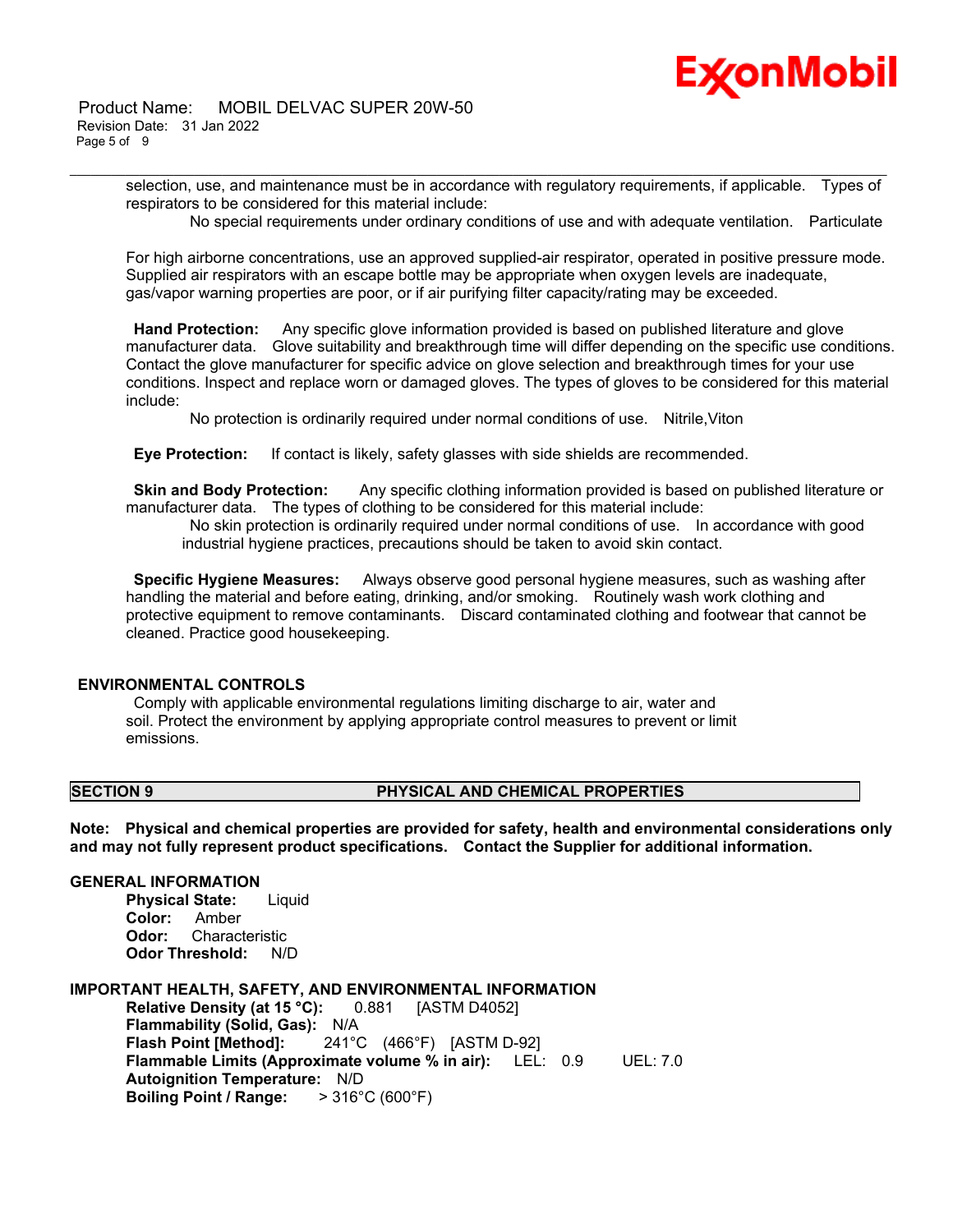

 Product Name: MOBIL DELVAC SUPER 20W-50 Revision Date: 31 Jan 2022 Page 6 of 9

> **Decomposition Temperature:** N/D **Vapor Density (Air = 1):** N/D **Vapor Pressure:** < 0.013 kPa (0.1 mm Hg) at 20 °C **Evaporation Rate (n-butyl acetate = 1):** N/D **pH:** N/A **Log Pow (n-Octanol/Water Partition Coefficient):** > 3.5 **Solubility in Water:** Negligible **Viscosity:** 162 cSt (162 mm2/sec) at 40 °C | 18.2 cSt (18.2 mm2/sec) at 100 °C [ASTM D 445] **Oxidizing Properties:** See Hazards Identification Section.

\_\_\_\_\_\_\_\_\_\_\_\_\_\_\_\_\_\_\_\_\_\_\_\_\_\_\_\_\_\_\_\_\_\_\_\_\_\_\_\_\_\_\_\_\_\_\_\_\_\_\_\_\_\_\_\_\_\_\_\_\_\_\_\_\_\_\_\_\_\_\_\_\_\_\_\_\_\_\_\_\_\_\_\_\_\_\_\_\_\_\_\_\_\_\_\_\_\_\_\_\_\_\_\_\_\_\_\_\_\_\_\_\_\_\_\_\_\_

# **OTHER INFORMATION**

**Freezing Point:** N/D **Melting Point:** N/A **Pour Point:** -15°C (5°F) **DMSO Extract (mineral oil only), IP-346:** < 3 %wt

### **SECTION 10 STABILITY AND REACTIVITY**

**STABILITY:** Material is stable under normal conditions.

**CONDITIONS TO AVOID:** Excessive heat. High energy sources of ignition.

**MATERIALS TO AVOID:** Strong oxidizers

**HAZARDOUS DECOMPOSITION PRODUCTS:** Material does not decompose at ambient temperatures.

**POSSIBILITY OF HAZARDOUS REACTIONS:** Hazardous polymerization will not occur.

# **SECTION 11 TOXICOLOGICAL INFORMATION**

# **INFORMATION ON TOXICOLOGICAL EFFECTS**

| <b>Hazard Class</b>                                           | <b>Conclusion / Remarks</b>                                     |  |
|---------------------------------------------------------------|-----------------------------------------------------------------|--|
| Inhalation                                                    |                                                                 |  |
| Acute Toxicity: No end point data for                         | Minimally Toxic. Based on assessment of the components.         |  |
| lmaterial.                                                    |                                                                 |  |
| Irritation: No end point data for material.                   | Negligible hazard at ambient/normal handling temperatures.      |  |
| Ingestion                                                     |                                                                 |  |
| Acute Toxicity: No end point data for                         | Minimally Toxic. Based on assessment of the components.         |  |
| material.                                                     |                                                                 |  |
| <b>Skin</b>                                                   |                                                                 |  |
| Acute Toxicity: No end point data for                         | Minimally Toxic. Based on assessment of the components.         |  |
| material.                                                     |                                                                 |  |
| Skin Corrosion/Irritation: No end point data                  | Negligible irritation to skin at ambient temperatures. Based on |  |
| for material.                                                 | assessment of the components.                                   |  |
| Eye                                                           |                                                                 |  |
| Serious Eye Damage/Irritation: No end point                   | May cause mild, short-lasting discomfort to eyes. Based on      |  |
| data for material.                                            | assessment of the components.                                   |  |
| <b>Sensitization</b>                                          |                                                                 |  |
| Respiratory Sensitization: No end point data<br>for material. | Not expected to be a respiratory sensitizer.                    |  |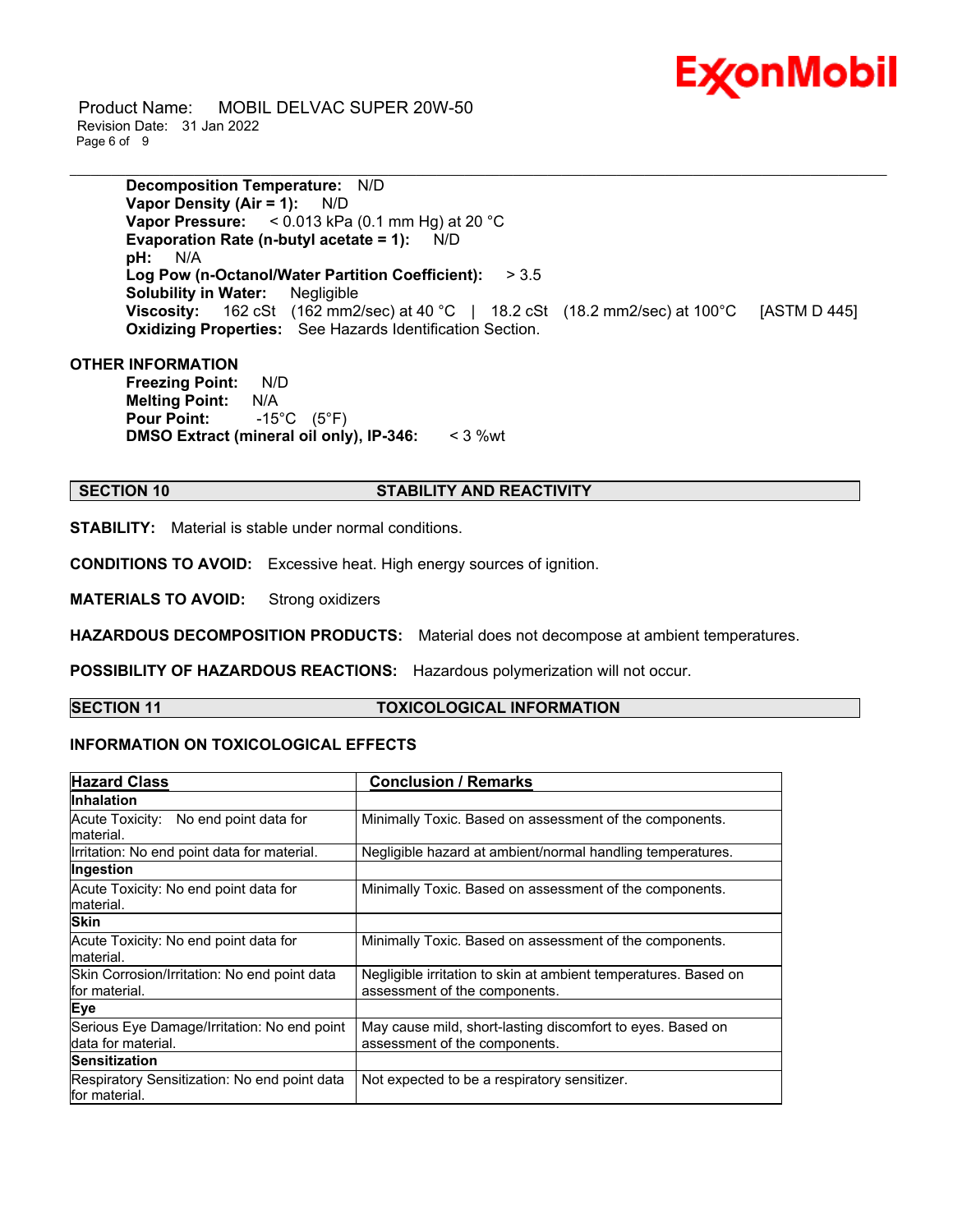

#### Product Name: MOBIL DELVAC SUPER 20W-50 Revision Date: 31 Jan 2022 Page 7 of 9

| Skin Sensitization: No end point data for       | Not expected to be a skin sensitizer. Based on assessment of the                                      |  |  |
|-------------------------------------------------|-------------------------------------------------------------------------------------------------------|--|--|
| Imaterial.                                      | components.                                                                                           |  |  |
| Aspiration: Data available.                     | Not expected to be an aspiration hazard.<br>Based on physico-<br>chemical properties of the material. |  |  |
| Germ Cell Mutagenicity: No end point data       | Not expected to be a germ cell mutagen. Based on assessment of                                        |  |  |
| for material.                                   | the components.                                                                                       |  |  |
| Carcinogenicity: No end point data for          | Not expected to cause cancer. Based on assessment of the                                              |  |  |
| material.                                       | components.                                                                                           |  |  |
| <b>Reproductive Toxicity:</b> No end point data | Not expected to be a reproductive toxicant. Based on assessment                                       |  |  |
| for material.                                   | of the components.                                                                                    |  |  |
| Lactation: No end point data for material.      | Not expected to cause harm to breast-fed children.                                                    |  |  |
| Specific Target Organ Toxicity (STOT)           |                                                                                                       |  |  |
| Single Exposure: No end point data for          | Not expected to cause organ damage from a single exposure.                                            |  |  |
| material.                                       |                                                                                                       |  |  |
| Repeated Exposure: No end point data for        | Not expected to cause organ damage from prolonged or repeated                                         |  |  |
| Imaterial.                                      | exposure. Based on assessment of the components.                                                      |  |  |

# **OTHER INFORMATION For the product itself:**

Diesel engine oils: Not carcinogenic in animals tests. Used and unused diesel engine oils did not produce any carcinogenic effects in chronic mouse skin painting studies.

 Oils that are used in gasoline engines may become hazardous and display the following properties: Carcinogenic in animal tests. Caused mutations in vitro. Possible allergen and photoallergen. Contains polycyclic aromatic compounds (PAC) from combustion products of gasoline and/or thermal degradation products.

# **Contains:**

Base oil severely refined: Not carcinogenic in animal studies. Representative material passes IP-346, Modified Ames test, and/or other screening tests. Dermal and inhalation studies showed minimal effects; lung non-specific infiltration of immune cells, oil deposition and minimal granuloma formation. Not sensitizing in test animals.

# **IARC Classification:**

**The following ingredients are cited on the lists below:** None.

|              | --REGULATORY LISTS SEARCHED-- |             |  |
|--------------|-------------------------------|-------------|--|
| 1 = $IARC 1$ | $2 = IARC 2A$                 | 3 = IARC 2B |  |

# **SECTION 12 ECOLOGICAL INFORMATION**

The information given is based on data for the material, components of the material, or for similar materials, through the application of bridging principals.

# **ECOTOXICITY**

Material -- Not expected to be harmful to aquatic organisms.

# **MOBILITY**

 Base oil component -- Low solubility and floats and is expected to migrate from water to the land. Expected to partition to sediment and wastewater solids.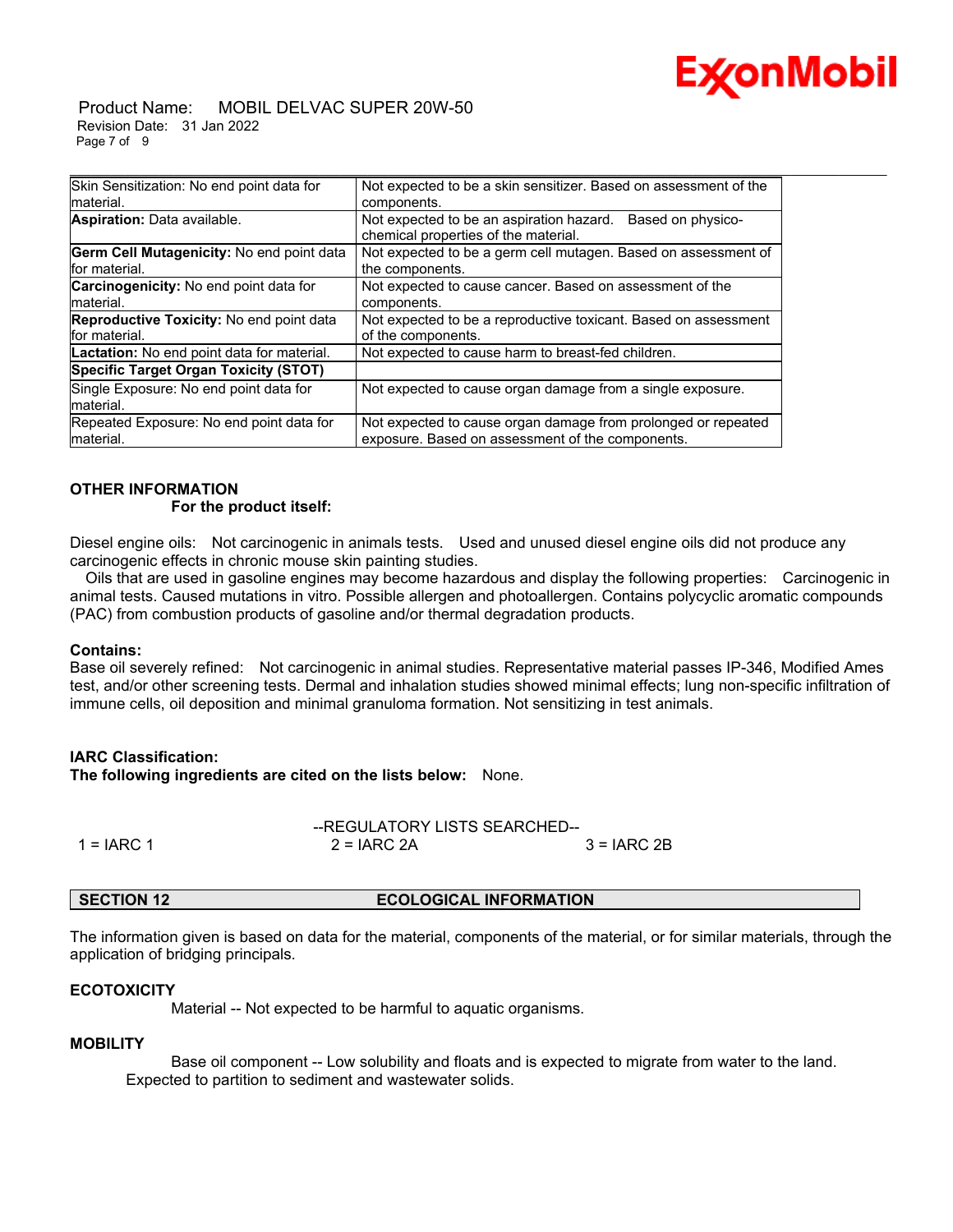

 Product Name: MOBIL DELVAC SUPER 20W-50 Revision Date: 31 Jan 2022 Page 8 of 9

#### **PERSISTENCE AND DEGRADABILITY Biodegradation:**

Base oil component -- Expected to be inherently biodegradable

### **BIOACCUMULATION POTENTIAL**

 Base oil component -- Has the potential to bioaccumulate, however metabolism or physical properties may reduce the bioconcentration or limit bioavailability.

\_\_\_\_\_\_\_\_\_\_\_\_\_\_\_\_\_\_\_\_\_\_\_\_\_\_\_\_\_\_\_\_\_\_\_\_\_\_\_\_\_\_\_\_\_\_\_\_\_\_\_\_\_\_\_\_\_\_\_\_\_\_\_\_\_\_\_\_\_\_\_\_\_\_\_\_\_\_\_\_\_\_\_\_\_\_\_\_\_\_\_\_\_\_\_\_\_\_\_\_\_\_\_\_\_\_\_\_\_\_\_\_\_\_\_\_\_\_

### **SECTION 13 DISPOSAL CONSIDERATIONS**

Disposal recommendations based on material as supplied. Disposal must be in accordance with current applicable laws and regulations, and material characteristics at time of disposal.

### **DISPOSAL RECOMMENDATIONS**

Product is suitable for burning in an enclosed controlled burner for fuel value or disposal by supervised incineration at very high temperatures to prevent formation of undesirable combustion products. Protect the environment. Dispose of used oil at designated sites. Minimize skin contact. Do not mix used oils with solvents, brake fluids or coolants.

**Empty Container Warning** Empty Container Warning (where applicable): Empty containers may contain residue and can be dangerous. Do not attempt to refill or clean containers without proper instructions. Empty drums should be completely drained and safely stored until appropriately reconditioned or disposed. Empty containers should be taken for recycling, recovery, or disposal through suitably qualified or licensed contractor and in accordance with governmental regulations. DO NOT PRESSURISE, CUT, WELD, BRAZE, SOLDER, DRILL, GRIND, OR EXPOSE SUCH CONTAINERS TO HEAT, FLAME, SPARKS, STATIC ELECTRICITY, OR OTHER SOURCES OF IGNITION. THEY MAY EXPLODE AND CAUSE INJURY OR DEATH.

### **SECTION 14 TRANSPORT INFORMATION**

**LAND** : Not Regulated for Land Transport

**SEA (IMDG):** Not Regulated for Sea Transport according to IMDG-Code

**Marine Pollutant:** No

**AIR (IATA):** Not Regulated for Air Transport

# **SECTION 15 REGULATORY INFORMATION**

**This material is not considered hazardous according to the Classification of Chemicals based on Globally Harmonized System of Classification and Labelling of Chemicals (GHS) under the Joint DTI-DENR-DA-DOF-DOH-DILG-DOLE-DOTC Administrative Order No. 01 Series of 2009 by ministries.**

**REGULATORY STATUS AND APPLICABLE LAWS AND REGULATIONS**

**Product is under Philippines PCL/CCO:** Not Regulated **Ozone Depleting Substances (ODS) (Chemical Control Order, DENR Admin. Order No. 2013-25):** Not Regulated